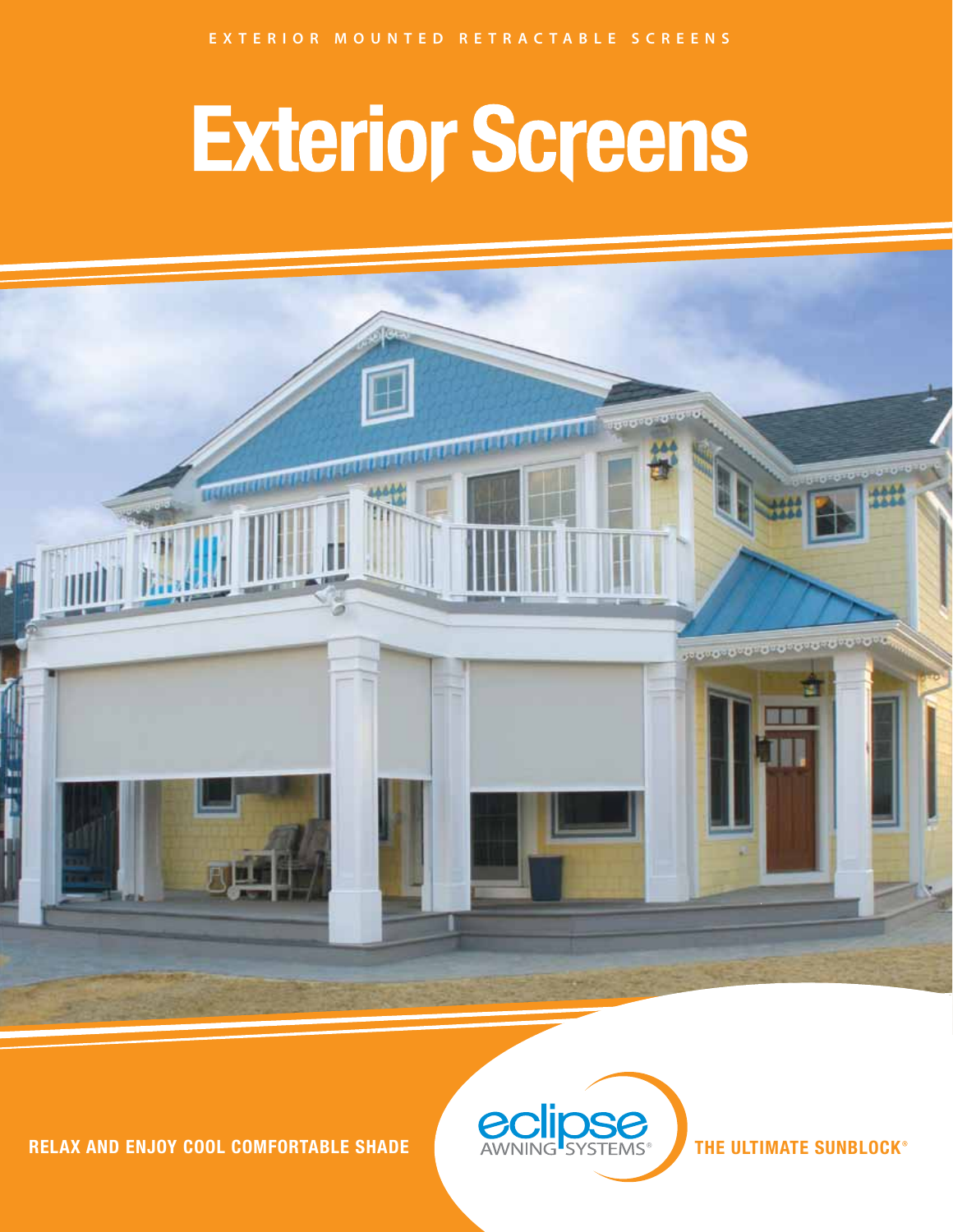#### **Control The Sun Automatically**

Motorized Eclipse screens can be deployed during high sun periods to reduce direct light and glare as well as ambient light. You'll be able to enjoy your view without the harsh direct sunlight. Because our screens are fully retractable, you determine when you need them to perform. Your motorized screens can be installed to work independently, in concert with other screens or function automatically with sun and room temperature sensors.





**This heavy duty screen is our most economical solution to solve your sun problem. Often found on open air patios and porches across America, the Eclipse Vertical Drop can cover large open areas.**

### **Dramatically Reduce Your Cooling Costs**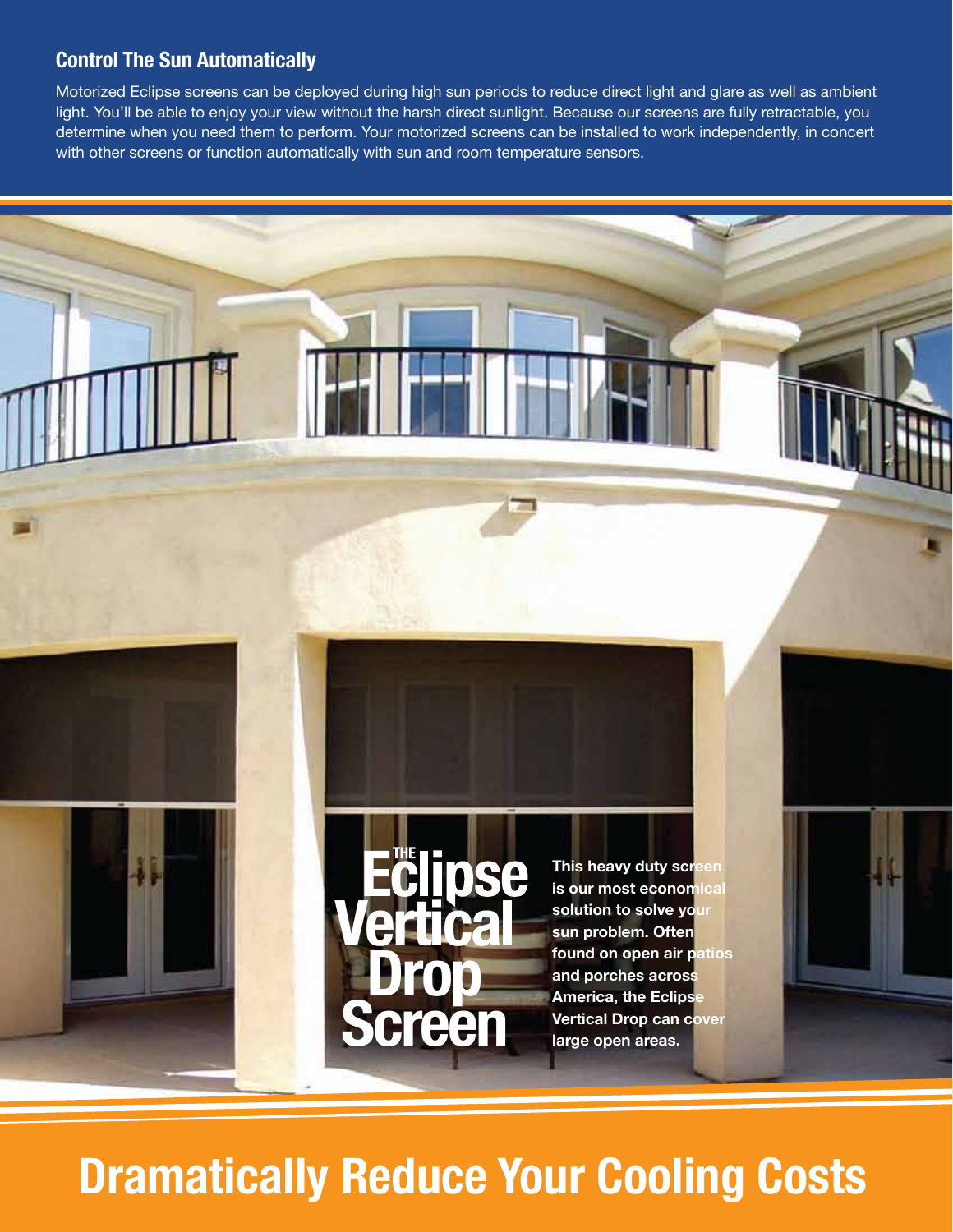## **Exterior Screens**

Stop the sun's heat and damaging rays BEFORE they enter with Eclipse exterior mounted retractable solar screens. Significantly reduce your energy costs with the "green" cooling power of solar screens, blocking up to 98% of the sun's heat. With today's high-tech fabrics, you will maintain your view while efficiently managing the effects of the sun. Each Eclipse solar screen is individually made by skilled craftsmen in the USA to meet your exact needs.

### **PRODUCT HIGHLIGHTS**

- Several models to choose from
- Width up to 21 feet
- Drop up to 18 feet
- Blocks up to 98% of the sun's heat
- Greatly reduces cooling costs
- Motorized, manual or fully automated
- Custom made & professionally installed
- 5 hardware colors to choose from
- A variety of fabric colors and openness factors
- Ideal for residential or commercial applications

# **4"Cassette Screen**

This self-enclosed shading system provides the ultimate in indoor comfort and solar protection, blocking up to 98% percent of the sun's harmful UV rays from entering your home or business. This can also save on air conditioning costs by as much as 40 percent! The Eclipse 4" cassette can be utilized on most windows.





## **5.5"Cassette Screen**

This is the "big brother" to the 4" Cassette and provides all the same features. The 5.5" Cassette is 40% larger and stronger, featuring heavier duty hardware – ideal for very large openings or large glass areas. Like the 4" Cassette, the 5.5" offers tracks or cables to guide the fabric when extended.

> **eclipseawnings.com THE ULTIMATE SUNBLOCK**